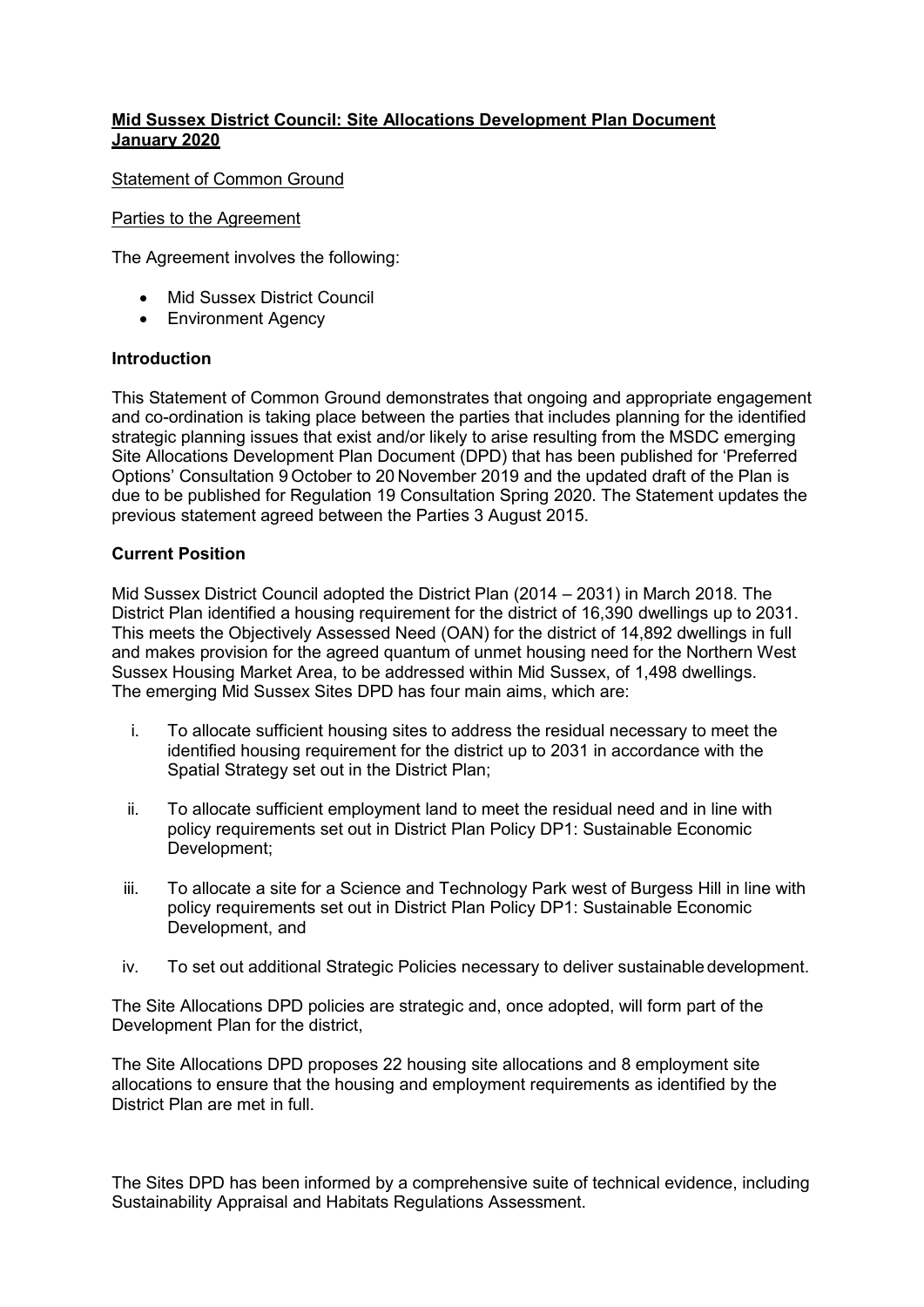### **Strategic Planning Issues**

The following strategic/ cross-boundary planning issues have been identified that relate to the Mid Sussex Sites DPD and the Parties:

### **1. Proposed Site Allocations**

The emerging Sites DPD proposes 22 housing allocations, 7 employment allocations and one Science and Technology Park to the west of Burgess Hill.

Detailed policy requirements have been developed for the proposed allocations that are published for consultation. These policy requirements have been developed in consultation with stakeholders, including the Environment Agency and so the wording should reflect comments already received. In particular, where the policy requirements relate to Environment Agency responsibilities, the wording has been developed through ongoing positive engagement between the Parties.

The Parties agree these allocations represent an appropriate strategy, and in particular, that the policy wording that overlaps with the Environment Agency's responsibilities and reflect ongoing engagement between the Parties. This does not preclude the Parties for continuing to work together and refining the policy wording up to submission of the Publication version of the plan.

The policy requirements for the proposed housing allocations includes the following standard requirements (Appendix C of the Sites DPD):

#### **"Flood risk and drainage**

- Provide a site specific Flood Risk Assessment (FRA)/surface water drainage strategy in areas at risk from fluvial or surface water flooding to inform the site layout and any appropriate mitigation measures that may be necessary. Areas at risk of flooding should be avoided in the first instance.
- Use Sustainable Drainage Systems (SuDS) principles and methods where possible to drain the surface water from the development. SuDS features are to be designed and managed to provide an ecological and water quality enhancement accordance with District Plan policy DP41 and the West Sussex Lead Local Flood Authority (LLFA) Policy for the Management of Surface Water."

### **"Biodiversity and Green Infrastructure**

- Carry out habitat and species surveys at the earliest opportunity in order to conserve important ecological assets from negative direct and indirect effects.
- Avoid, mitigate and compensate for any loss to biodiversity through ecological protection, enhancement and mitigation measures.
- Achieve a net gain in biodiversity (measured in accordance with Government guidance), for example, by incorporating new natural habitats into development and designing buildings with integral bat boxes and bird nesting opportunities, green/brown roofs and green walling, in appropriate circumstances in accordance with DP38: Biodiversity.
- Protect and enhance Green Infrastructure by ensuring development retains that which exists on site and supports its improvement, enhancement,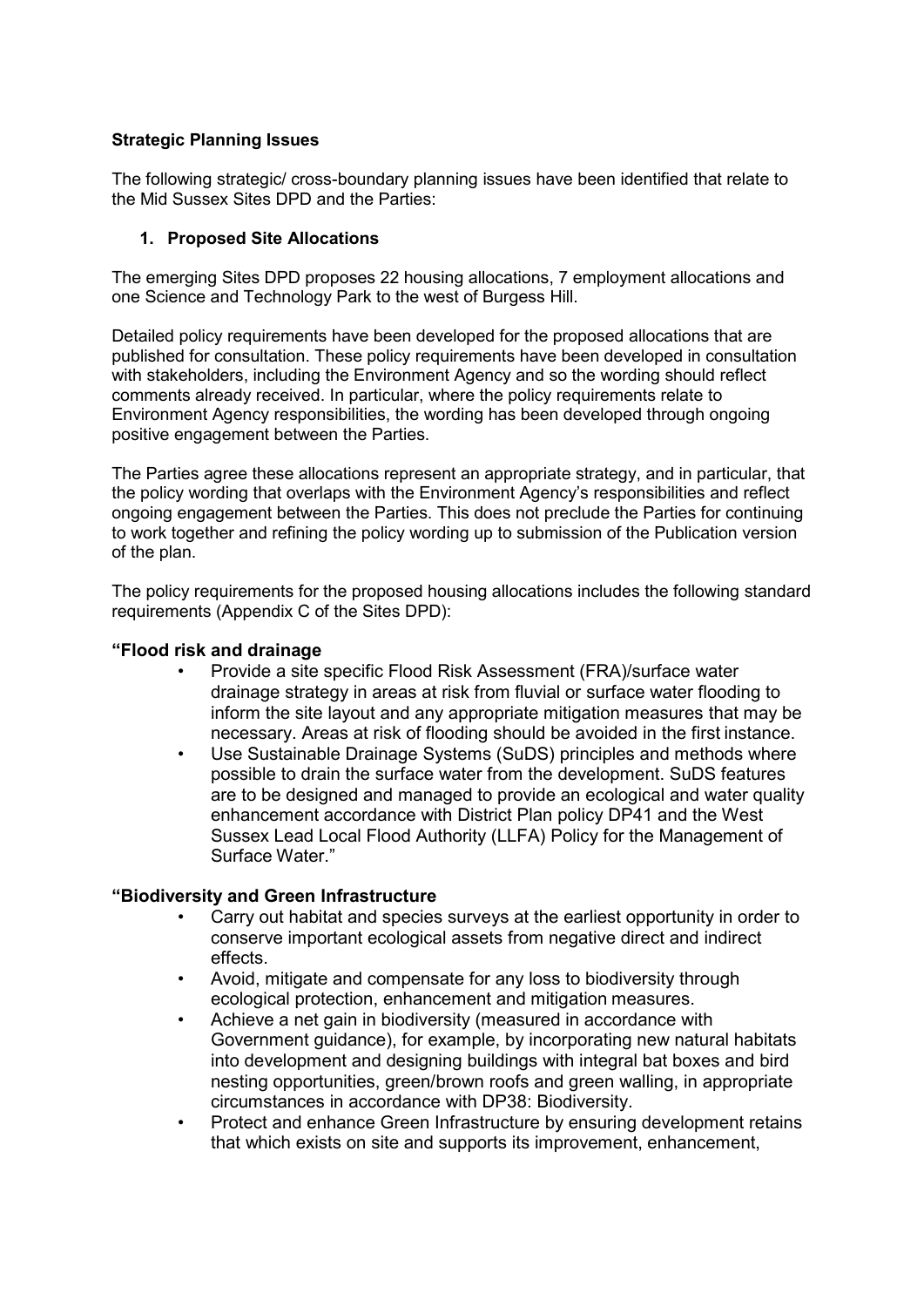management and restoration to develop a connected network of multifunctional greenspace.

• Improve access to, and understanding of natural greenspace and nature conservation features, including recognising the importance and role of green infrastructure to the ecosystem, biodiversity, public rights of way, health and well-being, the water environment, community facilities and climate change. Green Infrastructure is be incorporated with SuDS, where possible, to improve biodiversity and water quality."

The Sites DPD also sets out site specific policy requirements (included in policies SA12 to SA33 relating to housing allocations and SA2 to SA9 for employment). **Appendix 1** to this statement sets out any policy requirements for the 22 housing allocations and SA9: Science and Technology Park north of theA2300 Burgess Hill, relating to Environment Agency responsibilities.

The policy wording will continue to evolve in accordance with comments and advice received from the Environment Agency, including those received during the Regulation 18 consultation, attached below at appendix 2.

### **2. Sites partially within Flood Zones 2 and 3**

In relation to sites with areas of Flood Zone (FZ) 2 and 3, the policies have been drafted to ensure these areas of the site are not built upon, the exclusion area includes climate change allowances. A small portion of sites SA9: Science and Technology Park, SA19: Land South of Crawley Down Road and SA24: Land to the north of Shepherds Walk are within FZ2 & 3. A Sequential Flood Risk Test has been undertaken in accordance with the Environment Agency advice. This has helped inform the Strategic Flood Risk Assessment (SFRA) for any sites which may need to satisfy the Exceptions Test.

### **Liaison**

The parties have engaged on an ongoing basis throughout the preparation of the Sites DPD through email correspondence and officer meetings as required. Specific engagement has also taken place at key stages during plan preparation including revision of the methodology for identifying sites for potential allocation, including for the Strategic Housing and Employment Land Availability Assessment (SHELAA) and for site selection, and during preparation of the Draft Plan at 'Preferred Options' (Regulation 18) stage.

#### **Governance**

For Mid Sussex, the Statement of Common Ground has been signed off by the Portfolio holder for Planning.

For Environment Agency, the Statement of Common Ground has been signed off by Hannah Hyland, Planning Specialist.

This Statement will be kept up to date during the preparation of the Site DPD. Additional Statements of Common Ground may also be prepared to support the preparation of the Tandridge District Council Local Plan and Mid Sussex District Council District Plan Review.

#### **Conclusion**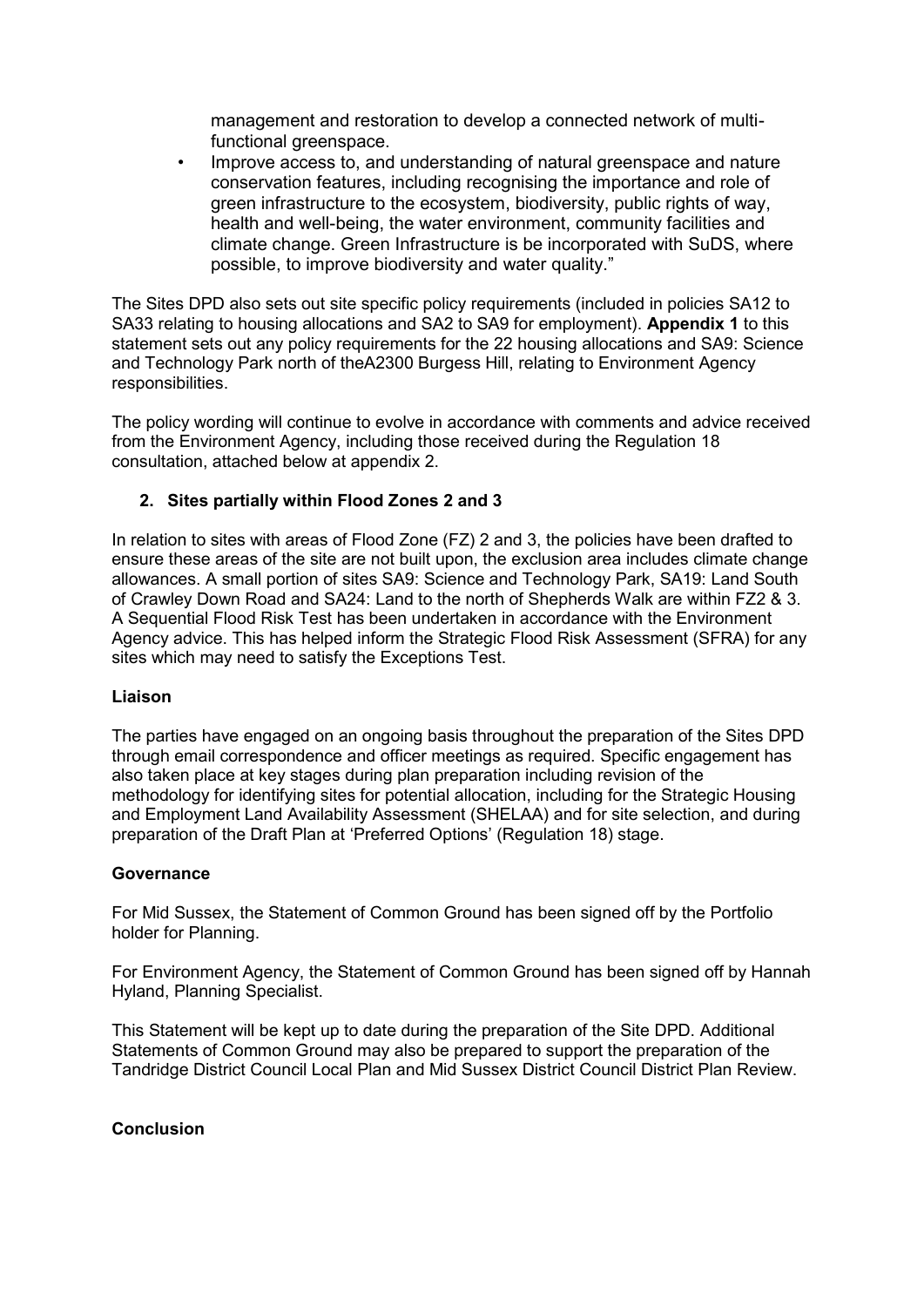The Environment Agency and Mid Sussex District Council agree that they have engaged on an ongoing basis throughout preparation of the Sites DPD and on this basis that the Dutyto-Cooperate has been met.

The Environment Agency and Mid Sussex District Council agree that there are no areas of disagreement between the parties relating to the emerging Sites DPD and to continue to work together on the areas of ongoing work discussed in this Statement of Common Ground.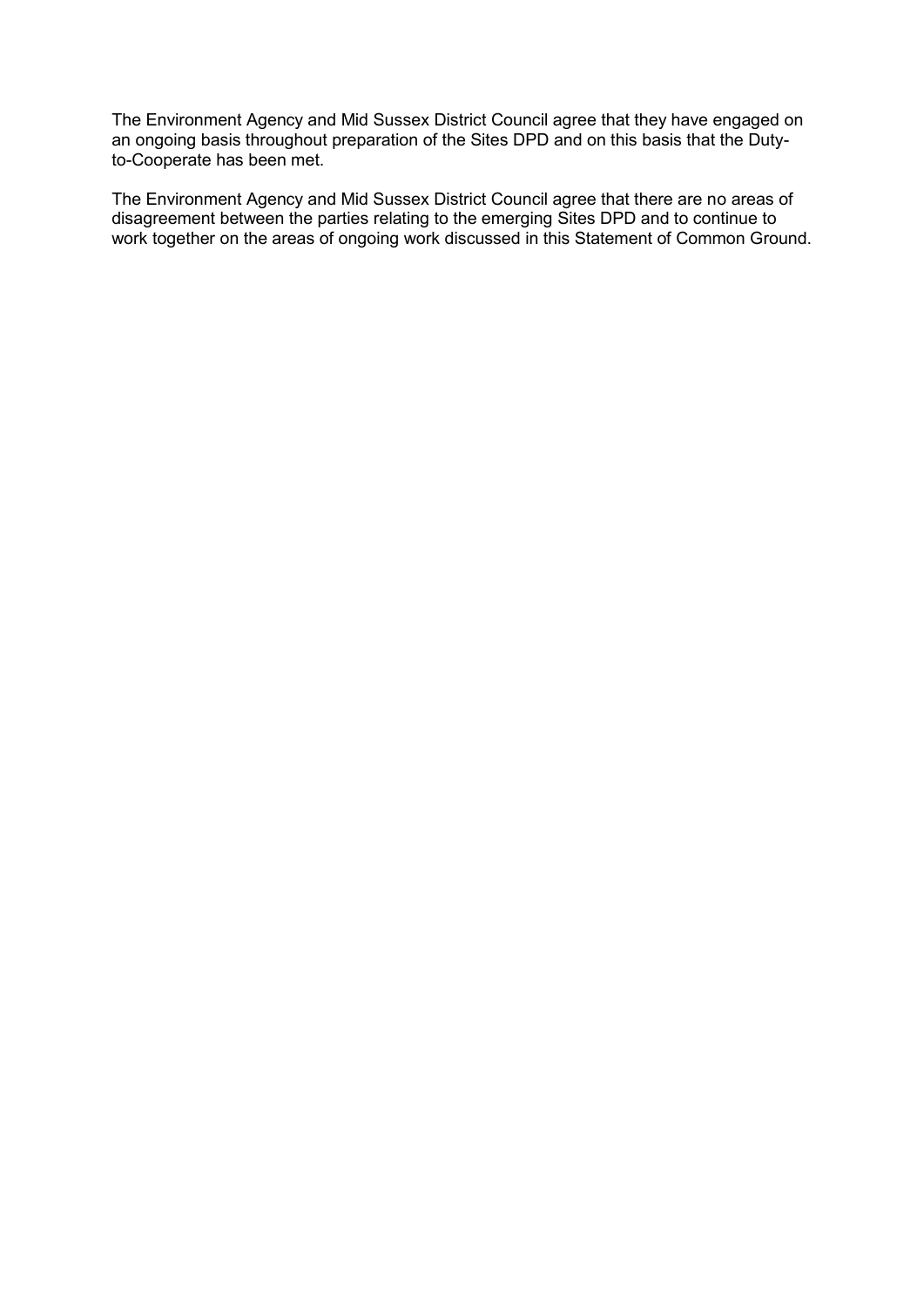### **Appendix 1: MSDC Site Allocations DPD (Consultation Draft October 2019) site specific policy requirements for proposed site allocations relating to Environment Agency responsibilities**

| <b>Policy</b>   | <b>Site Name</b>                                                          | <b>Policy Requirements for Utilities</b>                                                                                                                                                                                                                                                                                                                                                                                                                                                                                                                                                                                                                                                                                                                                                                                                                                                       |
|-----------------|---------------------------------------------------------------------------|------------------------------------------------------------------------------------------------------------------------------------------------------------------------------------------------------------------------------------------------------------------------------------------------------------------------------------------------------------------------------------------------------------------------------------------------------------------------------------------------------------------------------------------------------------------------------------------------------------------------------------------------------------------------------------------------------------------------------------------------------------------------------------------------------------------------------------------------------------------------------------------------|
| SA <sub>9</sub> | Land north of<br>A2300, Burgess<br>Hill                                   | <b>Flood Risk and Drainage</b><br>• The northern boundary of this site is within Flood Zones 2/3 and therefore should not be<br>developed.<br>• A site-specific Flood Risk Assessment will be undertaken to inform the site layout and any<br>appropriate mitigation measures that may be necessary.<br>• Proposals must incorporate Sustainable Drainage Systems (SuDS) as an integral part of the Green<br>Infrastructure and open space proposals to mitigate flood risk and improve biodiversity and water<br>quality.                                                                                                                                                                                                                                                                                                                                                                     |
| <b>SA12</b>     | Land South of 96<br>Folders Lane,<br><b>Burgess Hill</b>                  | <b>Biodiversity and Green Infrastructure</b><br>• Undertake an holistic approach to Green Infrastructure and corridors, including biodiversity and<br>landscape enhancements within the site connecting to the surrounding area.<br>• Conserve and enhance areas of wildlife value to ensure there is a net gain to biodiversity. Avoid,<br>mitigate and compensate for any loss to biodiversity through ecological protection,<br>enhancement and mitigation measures.<br>. Incorporate SuDs within the Green Infrastructure to improve biodiversity and water quality.<br><b>Flood Risk and Drainage</b><br>. Mitigation measures are required to address flood risk and existing surface water flooding in the<br>northern part of the site adjacent to Folder Lane. These are to be informed by a site specific Flood Risk<br>Assessment (FRA).<br>• Surface Water Drainage to be designed |
| <b>SA13</b>     | Land East of<br>Keymer Road and<br>South of Folders<br>Lane, Burgess Hill | <b>Biodiversity and Green Infrastructure</b><br>• Undertake an holistic approach to Green Infrastructure and corridors including biodiversity and<br>landscape enhancements within the site and surrounding area.<br>• Conserve and enhance areas of wildlife value to ensure there is a net gain of biodiversity. Avoid,<br>mitigate and compensate for any loss to biodiversity through ecological protection,<br>enhancement and mitigation measures.<br>• Provision of onsite SuDS will need to contribute to green infrastructure.<br><b>Flood Risk and Drainage</b>                                                                                                                                                                                                                                                                                                                      |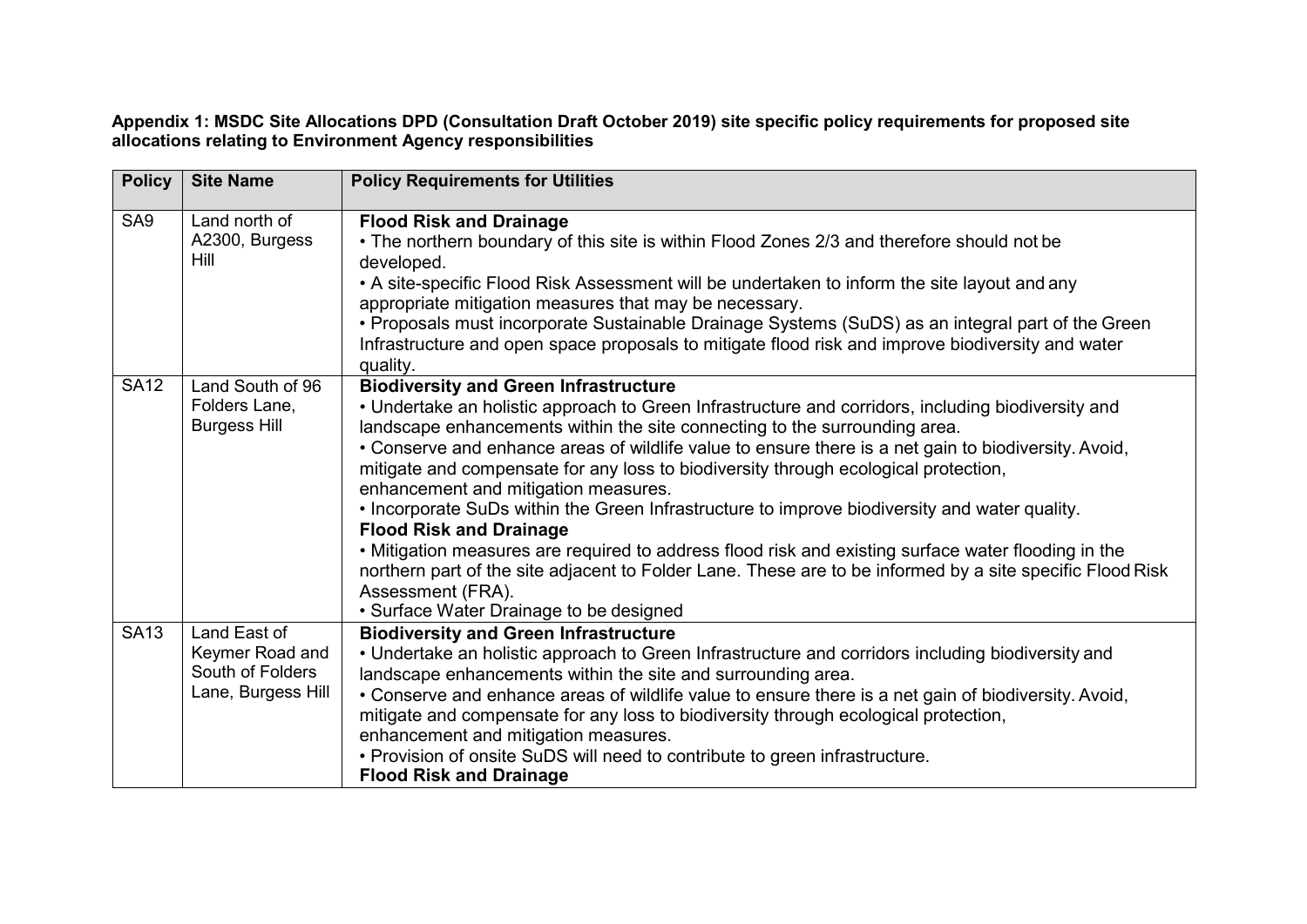|             |                                                                                     | • Measures are required to address flood risk associated with the site and in particular the<br>watercourse which runs close to the western boundary and across the access of the site. Avoid<br>developing areas at high risk of surface water flooding to the north-west and adjacent to the existing<br>watercourse.<br>• Surface Water Drainage to be designed to minimise run off, to incorporate SuDS and to<br>ensure that Flood Risk is not increased.                                                                                                                                                                                                                                                                       |
|-------------|-------------------------------------------------------------------------------------|--------------------------------------------------------------------------------------------------------------------------------------------------------------------------------------------------------------------------------------------------------------------------------------------------------------------------------------------------------------------------------------------------------------------------------------------------------------------------------------------------------------------------------------------------------------------------------------------------------------------------------------------------------------------------------------------------------------------------------------|
| <b>SA14</b> | Land to the south<br>of Selby Close,<br>Hammonds Ridge,<br><b>Burgess Hill</b>      | <b>Biodiversity and Green Infrastructure</b><br>• Ensure there is a net gain in biodiversity through biodiversity enhancements and Green<br>Infrastructure provision within the site and surrounding area, by incorporating new natural native<br>habitats and native street trees into the landscaping proposals and designing buildings with integral bat<br>boxes and bird nesting opportunities.<br><b>Flood Risk and Drainage</b><br>• Design surface water drainage to minimise run off, to incorporate SuDS and to ensure that Flood<br>Risk is not increased.                                                                                                                                                                |
| <b>SA15</b> | Land South of<br>Southway,<br><b>Burgess Hill</b>                                   | <b>Biodiversity and Green Infrastructure</b><br>• Undertake an holistic approach to Green Infrastructure provision through biodiversity and<br>landscape enhancements within the site that connect to the surrounding area.<br>• Conserve and enhance areas of wildlife value to ensure there is a net gain to biodiversity. Avoid,<br>mitigate and compensate for any loss to biodiversity through ecological protection, enhancement and<br>mitigation measures.<br>. Incorporate SuDs within the Green Infrastructure to improve biodiversity and water quality.<br><b>Flood Risk and Drainage</b><br>• Design surface water drainage to minimise run off, to incorporate SuDS and to ensure that Flood Risk<br>is not increased. |
| <b>SA16</b> | St. Wilfreds<br><b>Catholic Primary</b><br>School, School<br>Close, Burgess<br>Hill | <b>Biodiversity and Green Infrastructure</b><br>• Ensure there is a net gain in biodiversity through biodiversity enhancements and Green<br>Infrastructure provision within the site and surrounding area, incorporating new natural native<br>habitats and native street trees into the landscaping proposals and designing buildings with integral bat<br>boxes and bird nesting opportunities.<br><b>Flood Risk and Drainage</b><br>• Design surface water drainage to minimise run off, incorporate SuDS and to ensure that Flood Risk is<br>not increased.                                                                                                                                                                      |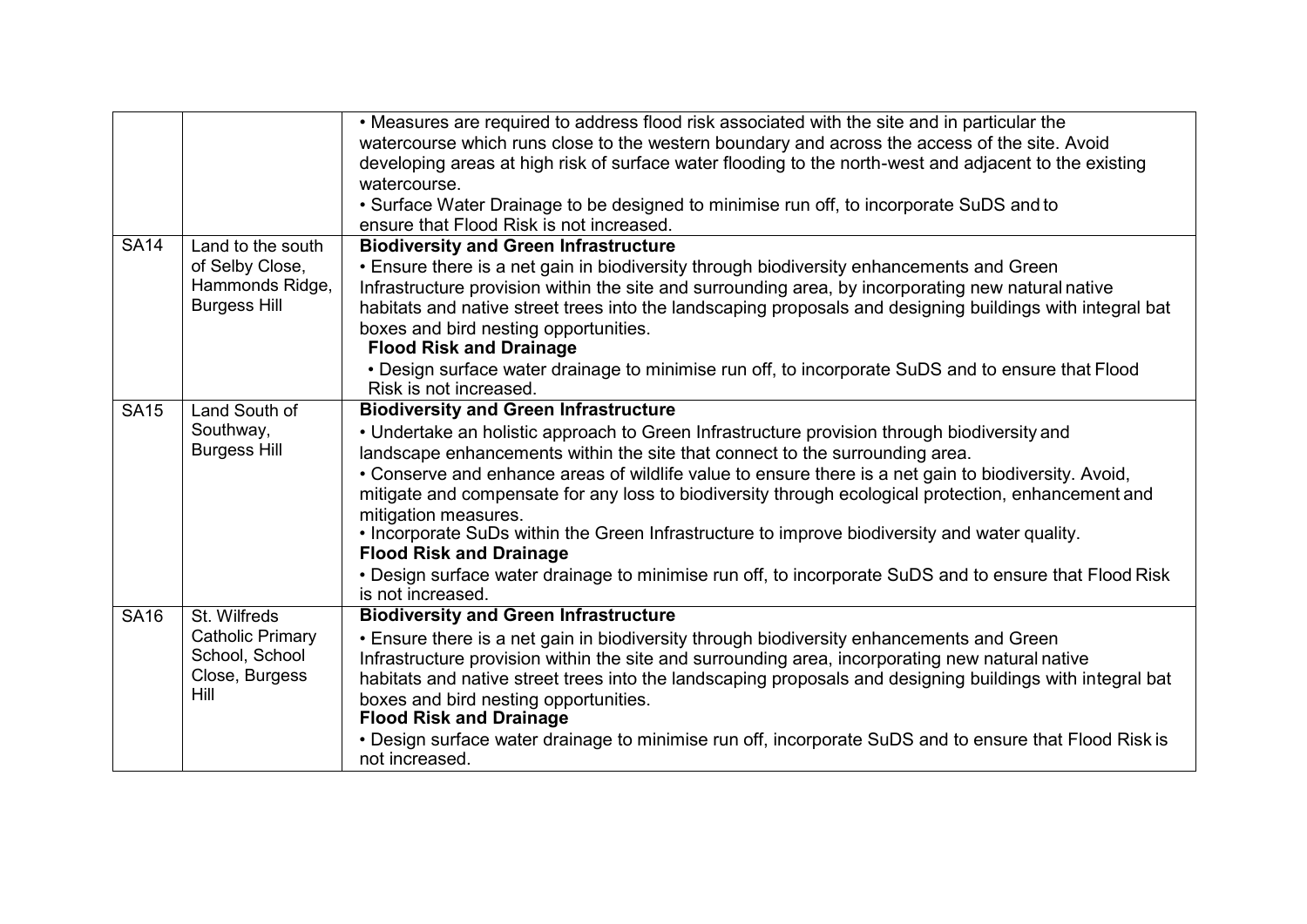| <b>SA17</b> | Woodfield House,                       | <b>Biodiversity and Green Infrastructure</b>                                                                                                                                                                |  |
|-------------|----------------------------------------|-------------------------------------------------------------------------------------------------------------------------------------------------------------------------------------------------------------|--|
|             | Isaacs Lane,                           | • Undertake an holistic appraoch to Green Infrastructure provision through biodiversity and                                                                                                                 |  |
|             | <b>Burgess Hill</b>                    | landscape enhancements within the site that connect to the surrounding area.                                                                                                                                |  |
|             |                                        | • Conserve and enhance areas of wildlife value to ensure there is a net gain to biodiversity. Avoid,                                                                                                        |  |
|             |                                        | mitigate and compensate for any loss to biodiversity through ecological protection, enhancement and<br>mitigation measures.                                                                                 |  |
|             |                                        | • Incorporate SuDs within the Green Infrastructure provision to improve biodiversity and water                                                                                                              |  |
|             |                                        | quality.<br><b>Flood Risk and Drainage</b>                                                                                                                                                                  |  |
|             |                                        | • Provide a site specific Flood Risk Assessment (FRA) to consider how surface water will be<br>disposed from the site.                                                                                      |  |
|             |                                        | . Incorporate Sustainable Drainage Systems as an integral part of the Green Infrastructure<br>proposals to improve biodiversity and water quality.                                                          |  |
| <b>SA18</b> | <b>East Grinstead</b>                  | <b>Biodiversity and Green Infrastructure</b>                                                                                                                                                                |  |
|             | Police Station,                        | • Provide a net gain for biodiversity, taking account of the wider ecological context, creating                                                                                                             |  |
|             | College Lane,<br><b>East Grinstead</b> | additional habitat in the construction of the building with integral bat and bird boxes and inclusion of well<br>designed landscaped areas.                                                                 |  |
|             |                                        | • Conserve and enhance areas of wildlife value to ensure there is a net gain to biodiversity. Avoid,<br>mitigate and compensate for any loss to biodiversity through ecological protection, enhancement and |  |
|             |                                        | mitigation measures.                                                                                                                                                                                        |  |
|             |                                        | . Incorporate SuDs within the Green Infrastructure to improve biodiversity and water quality.                                                                                                               |  |
|             |                                        | <b>Flood Risk and Drainage</b><br>• Surface Water Drainage to be designed to minimise run off, to incorporate SuDS and to ensure that                                                                       |  |
|             |                                        | Flood Risk is not increased.                                                                                                                                                                                |  |
| <b>SA19</b> | Land South of                          | <b>Biodiversity and Green Infrastructure</b>                                                                                                                                                                |  |
|             | <b>Crawley Down</b>                    | • Undertake an holistic approach to Green Infrastructure and corridors, including biodiversity and                                                                                                          |  |
|             | Road, Felbridge                        | landscape enhancements within the site connecting to the surrounding area.                                                                                                                                  |  |
|             |                                        | • Conserve and enhance areas of wildlife value to ensure there is a net gain to biodiversity. Avoid,                                                                                                        |  |
|             |                                        | mitigate and compensate for any loss to biodiversity through ecological protection, enhancement and                                                                                                         |  |
|             |                                        | mitigation measures.                                                                                                                                                                                        |  |
|             |                                        | . Provision of onsite SuDS will need to contribute to green infrastructure - the flood risk buffer along the                                                                                                |  |
|             |                                        | Felbridge Water needs to be used to maximise potential to increase biodiversity and habitat creation.                                                                                                       |  |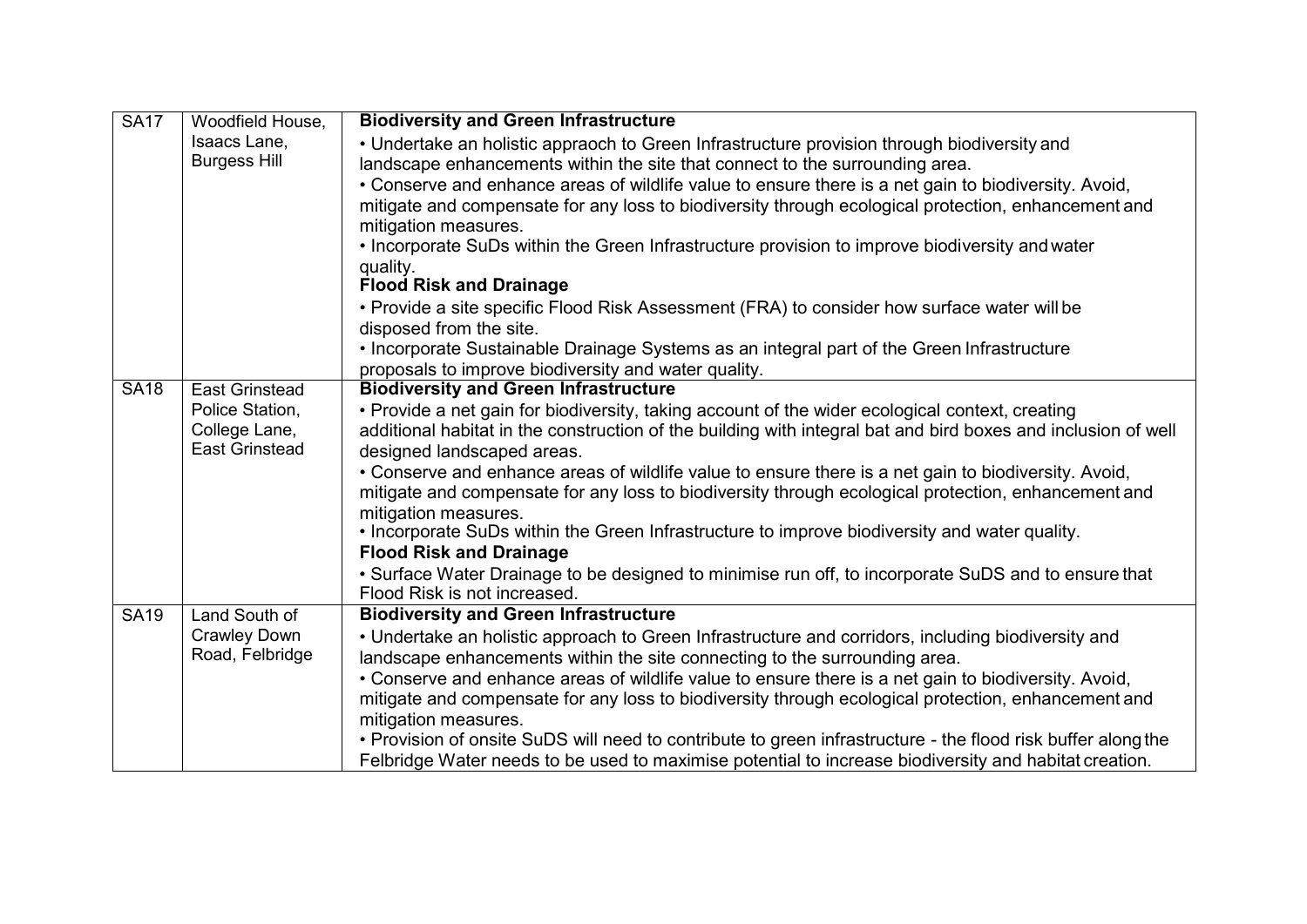|                                                                                                                      | • Potential impacts of the development on Hedgecourt Lake SSSI, which is accessible via existing<br>PRoW to the north, should be understood and adequately mitigated.<br>• Provision of green space shall be made for people and wildlife to attract people away from the nearby<br>Hedgecourt Lake SSSI.<br><b>Flood Risk and Drainage</b><br>• The Southern boundary of the site borders a watercourse and its associated flood zones. All<br>development shall avoid the flood extent for the 1 in 100 year event + Climate Change allowances<br>and shall include an additional buffer zone. Hydraulic modelling is likely to be required to identify the<br>full extent of the area.                                                                                                                                                                                                                                                                                                                                                                                                                                                                                                                                                                                                                                                                                                                                                                                                                                                                                                                                                                                                                                                                                                                                                                                                                                                                                                    |
|----------------------------------------------------------------------------------------------------------------------|----------------------------------------------------------------------------------------------------------------------------------------------------------------------------------------------------------------------------------------------------------------------------------------------------------------------------------------------------------------------------------------------------------------------------------------------------------------------------------------------------------------------------------------------------------------------------------------------------------------------------------------------------------------------------------------------------------------------------------------------------------------------------------------------------------------------------------------------------------------------------------------------------------------------------------------------------------------------------------------------------------------------------------------------------------------------------------------------------------------------------------------------------------------------------------------------------------------------------------------------------------------------------------------------------------------------------------------------------------------------------------------------------------------------------------------------------------------------------------------------------------------------------------------------------------------------------------------------------------------------------------------------------------------------------------------------------------------------------------------------------------------------------------------------------------------------------------------------------------------------------------------------------------------------------------------------------------------------------------------------|
| <b>SA20</b><br>Land South and<br>West of<br>Imberhorne Upper<br>School,<br>Imberhorne Lane,<br><b>East Grinstead</b> | <b>Biodiversity and Green Infrastructure</b><br>• Undertake an holistic approach to Green Infrastructure and corridors, including biodiversity and<br>landscape enhancements within the site connecting to the surrounding area.<br>• Conserve and enhance areas of wildlife value to ensure there is a net gain to biodiversity. Avoid,<br>mitigate and compensate for any loss to biodiversity through ecological protection, enhancement and<br>mitigation measures.<br>• Incorporate SuDs within the Green Infrastructure to improve biodiversity and water quality.<br>• Provide necessary protection and mitigation including a 15m buffer between development and areas<br>of Ancient Woodland.<br>• Retained trees and hedgerows shall be incorporated into the connected Green Infrastructure of the<br>site and surrounding corridors.<br>. On sit or adjacent provision of suitably managed Suitable Alternative Natural Greenspace (SANG) to<br>attract people away from the nearby Ashdown Forest Special Protection Area (SPA) and Special Area<br>of Conservation (SAC); wider area to west of main site will be subject to further detailed work in order to<br>define full extent of SANG provision.<br><b>Flood Risk and Drainage</b><br>• A Flood Risk Assessment must be provided with the application assessing the risk of flooding for<br>different areas of the site. The sequential approach to the location of development should be followed.<br>Retain sufficient space to allow for the natural flood flow routes that cross the site, taking account of<br>those which come from off site.<br>• Existing watercourses running across the site need to be given a minimum 5m buffer from the top of<br>bank and any other existing water features shall be retained and enhanced.<br>• Ensure that natural spring lines or flows are not blocked along the southern part of the site<br>adjacent to the Worth Way in order to avoid creating future flood risk. |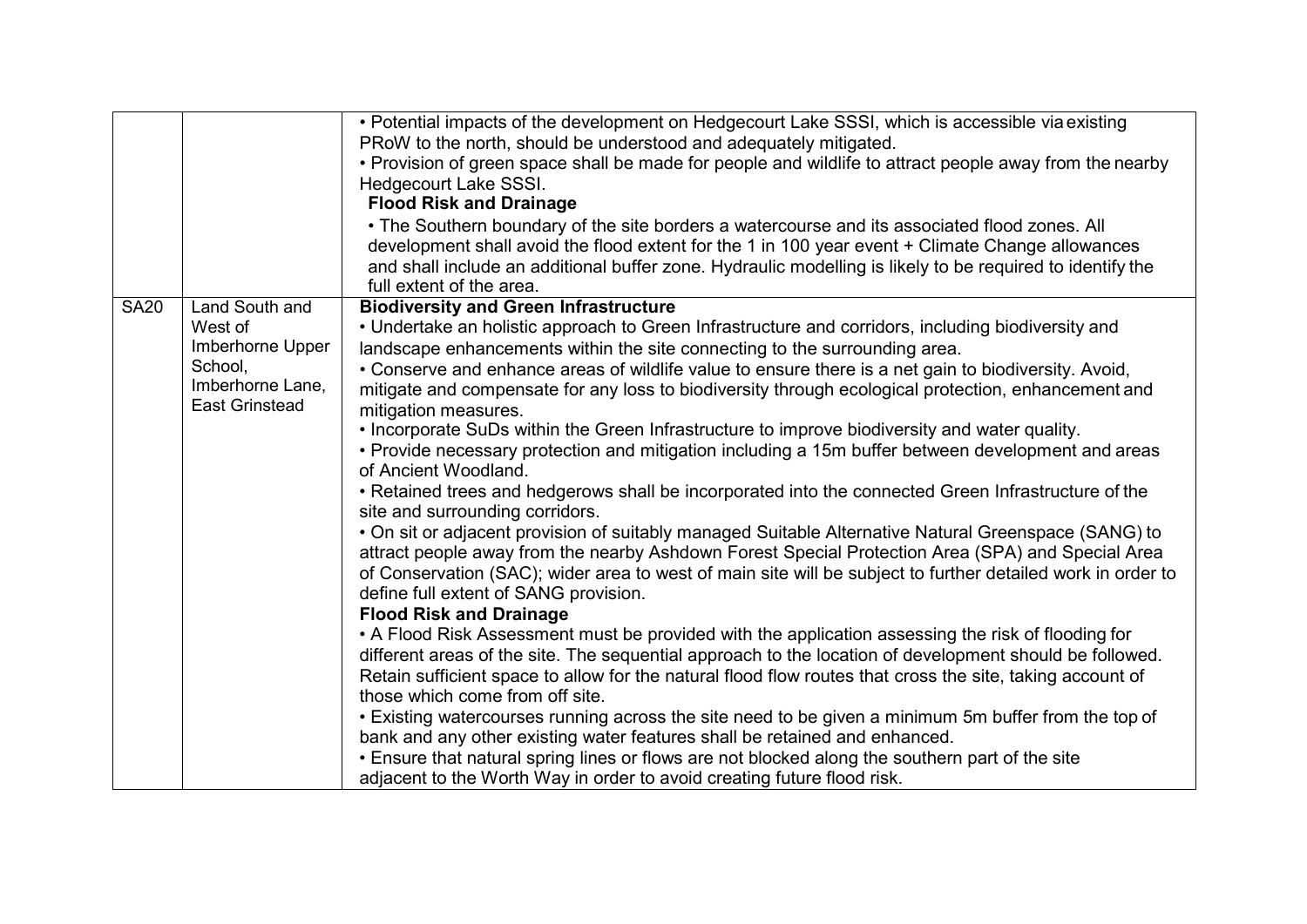|             |                                                   | • Natural flood risk management techniques and infiltration SuDS shall be integrated into the layout and<br>design of the development, informed by the masterplan process.                                                                                                                                 |
|-------------|---------------------------------------------------|------------------------------------------------------------------------------------------------------------------------------------------------------------------------------------------------------------------------------------------------------------------------------------------------------------|
| <b>SA21</b> | Rogers Farm, Fox<br><b>Hill Haywards</b><br>Heath | <b>Biodiversity and Green Infrastructure</b><br>• Undertake an holistic approach to Green Infrastructure provision through biodiversity and<br>landscape enhancements within the site that connect to the surrounding area.                                                                                |
|             |                                                   | • Conserve and enhance areas of wildlife value to ensure there is a net gain to biodiversity. Avoid,<br>mitigate and compensate for any loss to biodiversity through ecological protection, enhancement and<br>mitigation measures.                                                                        |
|             |                                                   | • Incorporate SuDs within the Green Infrastructure provision to improve biodiversity and water<br>quality.<br><b>Flood Risk and Drainage</b>                                                                                                                                                               |
|             |                                                   | • The north western area of the site is at risk of surface water flooding due to the close proximity of<br>watercourses and should not therefore be developed. Provide a Flood Risk Assessment (FRA) to<br>inform the site layout and any necessary mitigation measures that may be required. Any existing |
|             |                                                   | surface water flow paths across the site must be maintained.<br>• Incorporate Sustainable Drainage Systems as an integral part of the Green Infrastructure and open<br>space proposals to improve biodiversity and water quality.                                                                          |
| <b>SA22</b> | Land North of                                     | <b>Biodiversity and Green Infrastructure</b>                                                                                                                                                                                                                                                               |
|             | Burleigh Lane,                                    | • Undertake an holistic approach to Green Infrastructure provision through biodiversity and                                                                                                                                                                                                                |
|             | <b>Crawley Down</b>                               | landscape enhancements within the site connecting to the surrounding area.<br>• Conserve and enhance areas of wildlife value to ensure there is a net gain to biodiversity. Avoid,                                                                                                                         |
|             |                                                   | mitigate and compensate for any loss to biodiversity through ecological protection, enhancement and<br>mitigation measures.<br><b>Flood Risk and Drainage</b>                                                                                                                                              |
|             |                                                   | • Existing surface water flow paths cross the site and there is a watercourse adjacent to the east of the<br>site. Provide a Flood Risk Assessment (FRA) to inform the site layout and any necessary<br>mitigation measures that may be required.                                                          |
|             |                                                   | • Design Surface Water Drainage to minimise run off to adjacent land, to incorporate SuDS and to<br>ensure that Flood Risk is not increased.                                                                                                                                                               |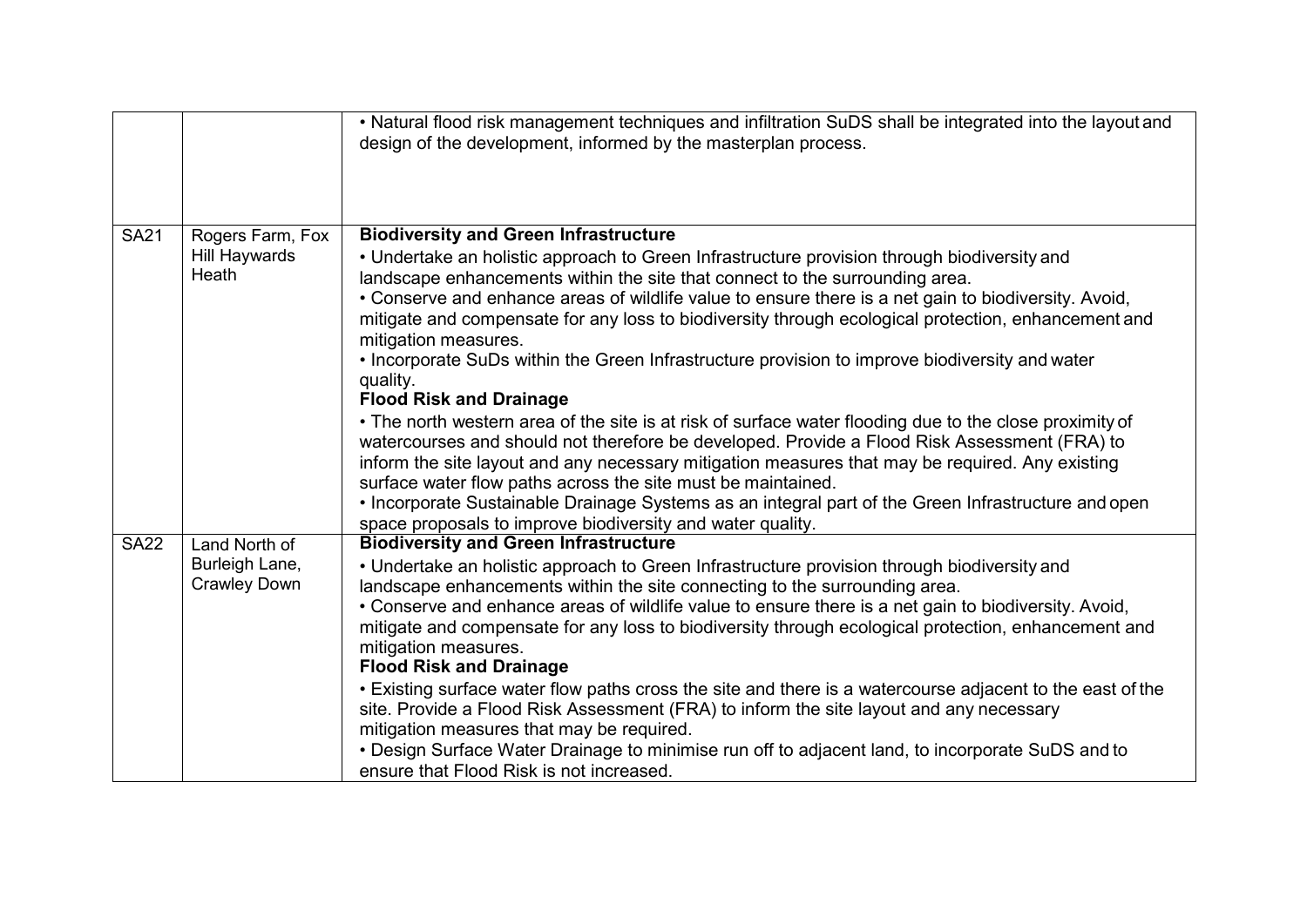| <b>SA23</b> | Land at Hanlye                                                    | <b>Biodiversity and Green Infrastructure</b>                                                              |
|-------------|-------------------------------------------------------------------|-----------------------------------------------------------------------------------------------------------|
|             | lane to the east of                                               | • Undertake an holistic approach to Green Infrastructure provision through biodiversity and               |
|             | Ardingly Road,                                                    | landscape enhancements within the site that connect to the surrounding area.                              |
|             | Cuckfield                                                         | • Conserve and enhance areas of wildlife value to ensure there is a net gain to biodiversity. Avoid,      |
|             |                                                                   | mitigate and compensate for any loss to biodiversity through ecological protection, enhancement and       |
|             |                                                                   | mitigation measures.                                                                                      |
|             |                                                                   | • Incorporate SuDs within the Green Infrastructure to improve biodiversity and water quality.             |
|             |                                                                   | <b>Flood Risk and Drainage</b>                                                                            |
|             |                                                                   | • The site is situated next to the village pond. The culverted pipe taking the outflow of the pond to the |
|             |                                                                   | watercourse along the western boundary of the site to the southern field is in poor condition. Consider   |
|             |                                                                   | drainage works to improve the situation such as creating an open watercourse to avoid future              |
|             |                                                                   | blockage and capacity issues.                                                                             |
|             |                                                                   | • Design surface water drainage to minimise run off, to incorporate SuDS and to ensure that Flood         |
|             |                                                                   | Risk is not increased.                                                                                    |
|             |                                                                   | . Incorporate Sustainable Drainage Systems in the southern part of the site as an integral part of the    |
|             |                                                                   | Green Infrastructure proposals to improve biodiversity and water quality.                                 |
| <b>SA24</b> | <b>Biodiversity and Green Infrastructure</b><br>Land to the north |                                                                                                           |
|             | of Shepherds                                                      | • Undertake an holistic approach to Green Infrastructure and corridors, including biodiversity and        |
|             | Walk, Hassocks                                                    | landscape enhancements and protection of the flood plain area adjacent to Herrings Stream which runs      |
|             |                                                                   | along the western boundary of the site as a Green Infrastructure corridor.                                |
|             |                                                                   | • Conserve and enhance areas of wildlife value to ensure there is a net gain to biodiversity. Avoid,      |
|             |                                                                   | mitigate and compensate for any loss to biodiversity through ecological protection, enhancement and       |
|             |                                                                   | mitigation measures.                                                                                      |
|             |                                                                   | • Incorporate SuDs within the Green Infrastructure - provide a wildlife buffer and appropriate            |
|             |                                                                   | enhancements to Herrings Stream to improve biodiversity and habitat creation.                             |
|             |                                                                   | <b>Flood Risk and Drainage</b>                                                                            |
|             |                                                                   | • The Herring Stream runs along the western boundary of the site and is a designated Main River and       |
|             |                                                                   | has flood zones associated with it. The layout should be informed by a Flood Risk Assessment which        |
|             |                                                                   | shall identify the flood extent, within which development shall be avoided and shall include additional   |
|             |                                                                   | buffer zones for the 1 in 100 year event + Climate Change allowances.                                     |
|             |                                                                   | • Access to the site is across the flood plain and shall be appropriately designed to ensure that flood   |
|             |                                                                   | risk is not increased and any necessary flood plain compensation is provided.                             |
|             |                                                                   | • Herrings Stream will be safeguarded as part of any redevelopment and the proposal shall include the     |
|             |                                                                   | long term protection and maintenance of the watercourse and landscape around it.                          |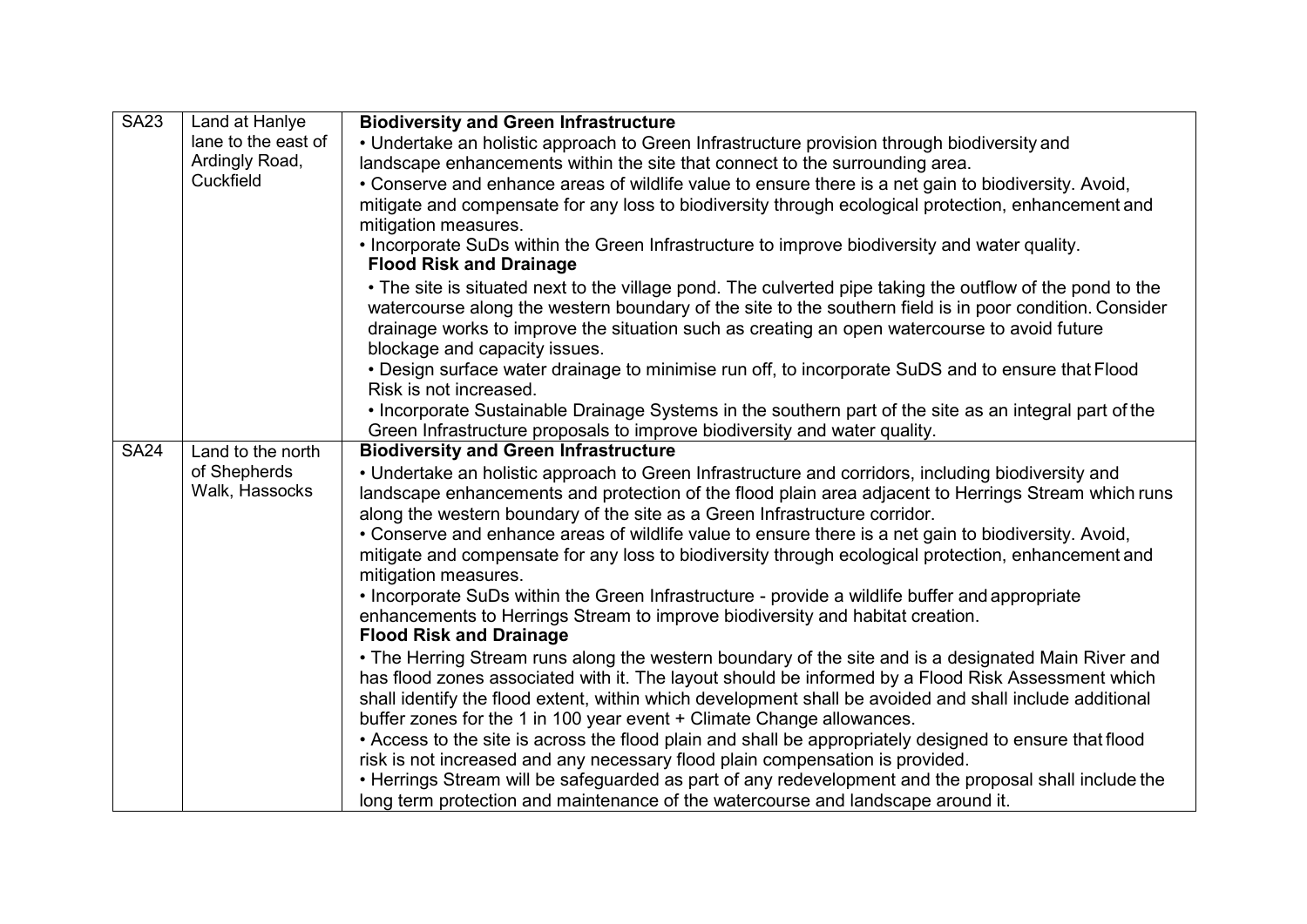|             |                             | • Surface Water Drainage shall be designed to incorporate SuDS and minimise run off from the site to<br>ensure that Flood Risk is not increased.                                                                                                           |
|-------------|-----------------------------|------------------------------------------------------------------------------------------------------------------------------------------------------------------------------------------------------------------------------------------------------------|
| <b>SA25</b> | Land West of                | <b>Biodiversity and Green Infrastructure</b>                                                                                                                                                                                                               |
|             | Selsfield Road,             | • Undertake an holistic approach to Green Infrastructure and corridors, including biodiversity and                                                                                                                                                         |
|             | Ardingly                    | landscape enhancements within the site connecting to the surrounding area.                                                                                                                                                                                 |
|             |                             | • Conserve and enhance areas of wildlife value to ensure there is a net gain to biodiversity. Avoid,                                                                                                                                                       |
|             |                             | mitigate and compensate for any loss to biodiversity through ecological protection, enhancement and<br>mitigation measures.                                                                                                                                |
|             |                             | . Incorporate SuDs within the Green Infrastructure to improve biodiversity and water quality.<br><b>Flood Risk and Drainage</b>                                                                                                                            |
|             |                             | • This site is situated on a Cuckfield Stone Member - Sandstone so there is potential for the use of                                                                                                                                                       |
|             |                             | infiltration SuDS. There do not appear to be any other options for the disposal of surface water from the<br>site so ground investigations and permeability tests should be carried out and be submitted as part of<br>the required flood risk assessment. |
| <b>SA26</b> | Land South of               | <b>Biodiversity and Green Infrastructure</b>                                                                                                                                                                                                               |
|             | Hammerwood<br>Road, Ashurst | . Impact on the nearby Herries Pasture a Local Wildlife Site (LWS) and on site wildlife habitat shall be<br>fully considered and appropriate mitigation measures specified.                                                                                |
|             | Wood                        | • Undertake an holistic approach to Green Infrastructure and corridors, including biodiversity and<br>landscape enhancements within the site connecting to the surrounding area.                                                                           |
|             |                             | • Conserve and enhance areas of wildlife value to ensure there is a net gain to biodiversity. Avoid,<br>mitigate and compensate for any loss to biodiversity through ecological protection, enhancement and<br>mitigation measures.                        |
|             |                             | <b>Flood Risk and Drainage</b>                                                                                                                                                                                                                             |
|             |                             | • Ensure Surface Water Drainage for the sit minimises run-off, provides sustainable drainage<br>systems and flood risk is not increased elsewhere.                                                                                                         |
|             |                             | • Incorporate SuDs as an integral part of the Green Infrastructure proposals to improve biodiversity and<br>water quality.                                                                                                                                 |
| <b>SA27</b> | Land at St. Martin          | <b>Biodiversity and Green Infrastructure</b>                                                                                                                                                                                                               |
|             | Close, Handcross            |                                                                                                                                                                                                                                                            |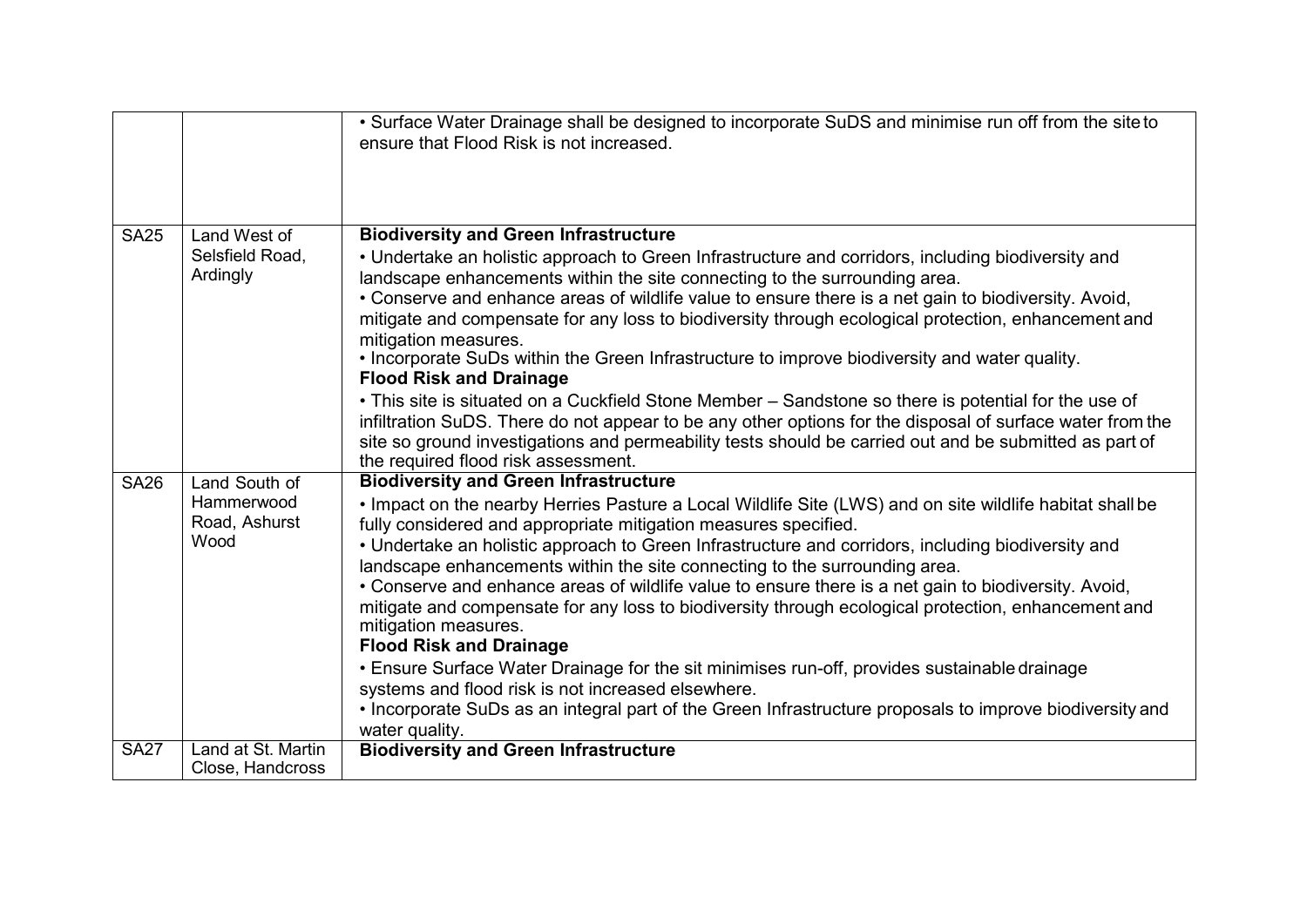|             |                                                                                     | • Undertake an holistic approach to Green Infrastructure provision through biodiversity and<br>landscape enhancements within the site connecting to the surrounding area.<br>• Conserve and enhance areas of wildlife value to ensure there is a net gain to biodiversity. Avoid,<br>mitigate and compensate for any loss to biodiversity through ecological protection, enhancement and<br>mitigation measures.<br>. Incorporate SuDs within the Green Infrastructure to improve biodiversity and water quality.<br><b>Flood Risk and Drainage</b><br>• Design surface water drainage to minimise run off, to incorporate SuDS and to ensure that Flood Risk<br>is not increased.                                                                                                                                                                                                                                                                                                                                                                                                                                                                     |
|-------------|-------------------------------------------------------------------------------------|--------------------------------------------------------------------------------------------------------------------------------------------------------------------------------------------------------------------------------------------------------------------------------------------------------------------------------------------------------------------------------------------------------------------------------------------------------------------------------------------------------------------------------------------------------------------------------------------------------------------------------------------------------------------------------------------------------------------------------------------------------------------------------------------------------------------------------------------------------------------------------------------------------------------------------------------------------------------------------------------------------------------------------------------------------------------------------------------------------------------------------------------------------|
| <b>SA28</b> | Land South of The<br>Old Police House,<br>Birchgrove Road,<br><b>Horsted Keynes</b> | <b>Biodiversity and Green Infrastructure</b><br>• Undertake an holistic approach to Green Infrastructure provision through biodiversity and<br>landscape enhancements within the site that connect to the surrounding area.<br>• Conserve and enhance areas of wildlife value to ensure there is a net gain to biodiversity. Avoid,<br>mitigate and compensate for any loss to biodiversity through ecological protection, enhancement and<br>mitigation measures.<br><b>Flood Risk and Drainage</b><br>• The site lies within a Groundwater Source Protection Zone 1. Development proposals will need to<br>demonstrate that there is no significant harm caused to groundwater resources.<br>• Manage surface water to minimise flood risk and flows to watercourses and incorporate SuDS in the<br>southern part of the site as an integral part Green Infrastructure provision to improve biodiversity and<br>water quality. The design and layout of the SuDS will need to be informed by ground<br>investigation and permeability testing, and take into account the location of the site within a<br><b>Groundwater Source Protection Zone.</b> |
| <b>SA29</b> | Land South of St.<br>Stephens Church,<br>Hamsland,<br><b>Horsted Keynes</b>         | <b>Biodiversity and Green Infrastructure</b><br>• Undertake an holistic approach to Green Infrastructure provision through biodiversity and<br>landscape enhancements within the site connecting to the surrounding area.<br>• Conserve and enhance areas of wildlife value to ensure there is a net gain to biodiversity. Avoid,<br>mitigate and compensate for any loss to biodiversity through ecological protection, enhancement and<br>mitigation measures.<br>. Incorporate SuDs within the Green Infrastructure to improve biodiversity and water quality.<br><b>Flood Risk and Drainage</b><br>• Design Surface Water Drainage to minimise run off, to incorporate SuDS and to ensure that Flood<br>Risk is not increased.                                                                                                                                                                                                                                                                                                                                                                                                                     |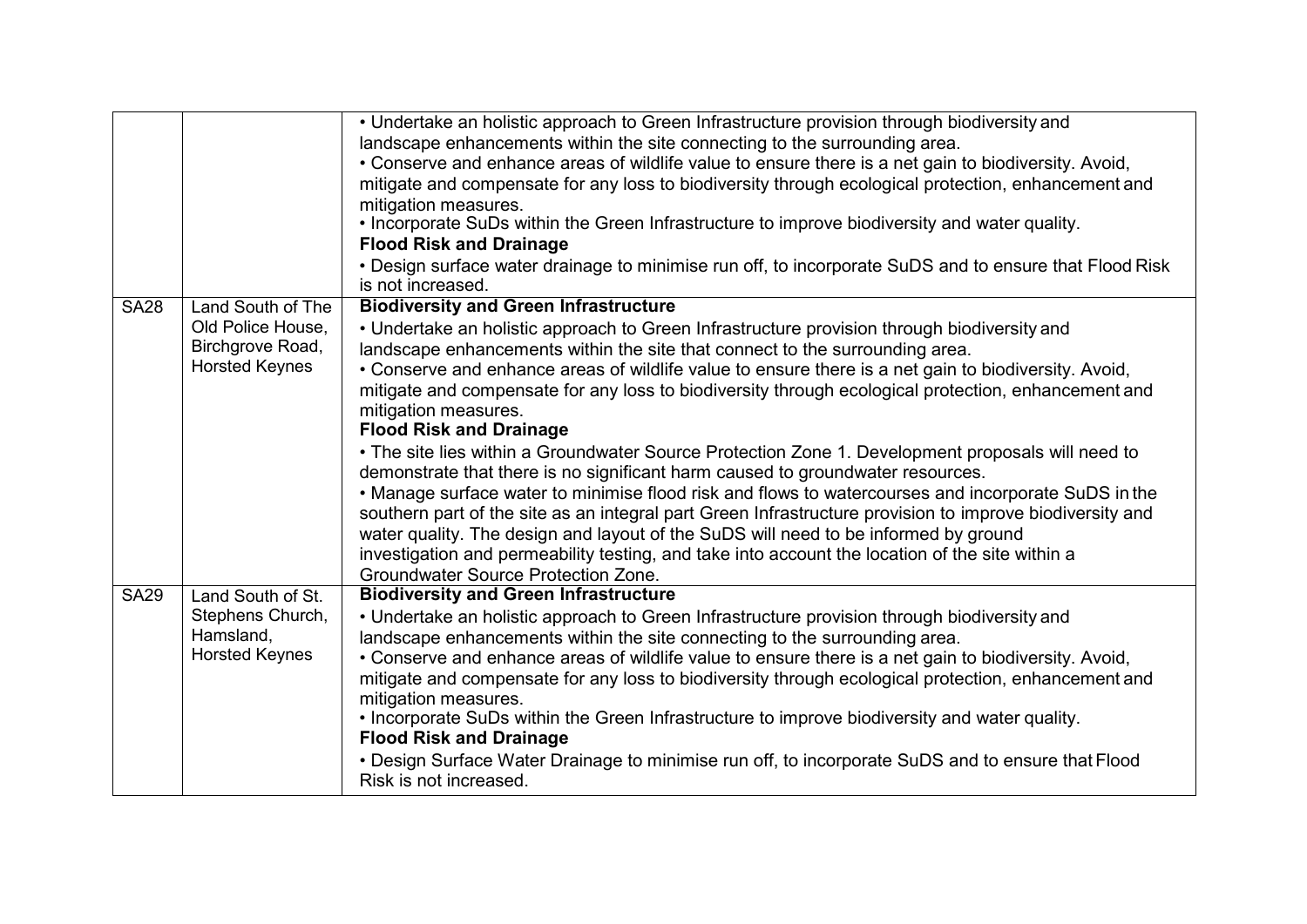|             |                                                                  | • Provide SuDs in the southern part of the site as an integral part of the Green Infrastructure<br>proposals to improve biodiversity and water quality.                                                                                                                                                                                                                                                                                                                                                                                                                                                                                                                                                                                                                                                                                                                                                                                                                                                                                                                                                                                                                                                                                                                                                                             |  |
|-------------|------------------------------------------------------------------|-------------------------------------------------------------------------------------------------------------------------------------------------------------------------------------------------------------------------------------------------------------------------------------------------------------------------------------------------------------------------------------------------------------------------------------------------------------------------------------------------------------------------------------------------------------------------------------------------------------------------------------------------------------------------------------------------------------------------------------------------------------------------------------------------------------------------------------------------------------------------------------------------------------------------------------------------------------------------------------------------------------------------------------------------------------------------------------------------------------------------------------------------------------------------------------------------------------------------------------------------------------------------------------------------------------------------------------|--|
| <b>SA30</b> | Land to the north<br>of Lyndon, Reeds<br>Lane, Sayers<br>Common  | <b>Biodiversity and Green Infrastructure</b><br>• Undertake an holistic approach to Green Infrastructure provision through biodiversity and<br>landscape enhancements within the site connecting to the surrounding area.<br>• Conserve and enhance areas of wildlife value to ensure there is a net gain to biodiversity. Avoid,<br>mitigate and compensate for any loss to biodiversity through ecological protection, enhancement and<br>mitigation measures.<br>• Incorporate SuDs within the Green Infrastructure to improve biodiversity and water quality.<br><b>Flood Risk and Drainage</b><br>• The site is adjacent to watercourses that also take surface water run-off from other parts of<br>Sayers Common. This flood risk will reduce the developable areas and affect how surface water is<br>disposed from the site. Provide a site specific Flood Risk Assessment (FRA) to identify areas which<br>are susceptible to surface water flooding to inform the site layout and any necessary mitigation<br>measures.<br>• Consider the method of disposal of surface water from this site taking into account that the<br>watercourses are in an area of high surface water flood risk.<br>• Incorporate SuDS as an integral part of the Green Infrastructure proposals to improve biodiversity<br>and water quality. |  |
| <b>SA31</b> | Land to the rear of<br>Firlands, Church<br>Road, Scaynes<br>Hill | <b>Biodiversity and Green Infrastructure</b><br>• Undertake an holistic approach to Green Infrastructure and corridors, including biodiversity and<br>landscape enhancements within the site connecting to the surrounding area.<br>• Conserve and enhance areas of wildlife value to ensure there is a net gain to biodiversity. Avoid,<br>mitigate and compensate for any loss to biodiversity through ecological protection, enhancement and<br>mitigation measures.<br>• Undertake an assessment of any impacts on Scaynes Hill Common Local Wildlife Site (LWS) and<br>Costells, Henfield and Nashgill Woods SNCI shall be made and appropriately mitigated against.<br>Unavoidable damage to biodiversity must be off-set through ecological enhancement and mitigation<br>measures to ensure there is a net gain in biodiversity.<br><b>Flood Risk and Drainage</b><br>. Infiltration SuDs shall be incorporated for surface water disposal informed by permeability testing.                                                                                                                                                                                                                                                                                                                                                |  |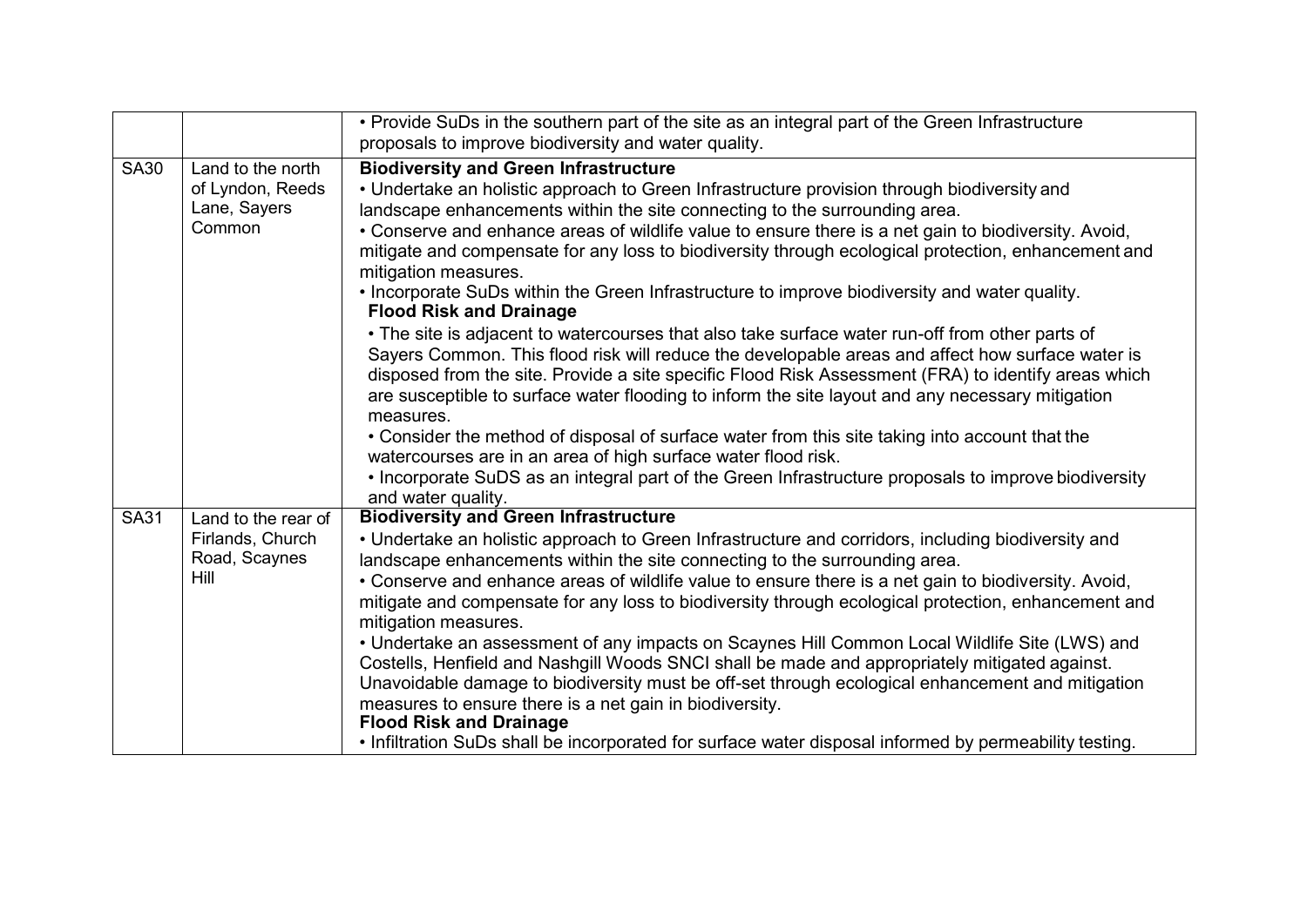| <b>SA32</b> | Withypitts Farm,                      | <b>Biodiversity and Green Infrastructure</b>                                                                                                                                                                                                                                                                                                                                                                            |
|-------------|---------------------------------------|-------------------------------------------------------------------------------------------------------------------------------------------------------------------------------------------------------------------------------------------------------------------------------------------------------------------------------------------------------------------------------------------------------------------------|
|             | Selfield Road,<br><b>Turners Hill</b> | • Undertake an holistic approach to Green Infrastructure and corridors, including biodiversity and<br>landscape enhancements within the site connecting to the surrounding area.<br>• Conserve and enhance areas of wildlife value to ensure there is a net gain to biodiversity. Avoid,<br>mitigate and compensate for any loss to biodiversity through ecological protection, enhancement and<br>mitigation measures. |
|             |                                       | <b>Flood Risk and Drainage</b>                                                                                                                                                                                                                                                                                                                                                                                          |
|             |                                       | • Surface Water Drainage to be designed to minimise run off, to incorporate infiltration SuDS for surface<br>water disposal and to ensure that Flood Risk is not increased.                                                                                                                                                                                                                                             |
| <b>SA33</b> | <b>Ansty Cross</b>                    | <b>Biodiversity and Green Infrastructure</b>                                                                                                                                                                                                                                                                                                                                                                            |
|             | Garage, Cuckfield,<br>Ansty           | • Provide net gains for biodiversity, taking account of the wider ecological context, creating                                                                                                                                                                                                                                                                                                                          |
|             |                                       | additional habitat in the construction of the building with integral bat and bird boxes and inclusion of well<br>designed landscaped areas.                                                                                                                                                                                                                                                                             |
|             |                                       | <b>Flood Risk and Drainage</b>                                                                                                                                                                                                                                                                                                                                                                                          |
|             |                                       | • Surface Water Drainage to be designed to significantly reduce any runoff and to ensure Flood Risk is<br>not increased. Any contamination needs to be remediated prior to installation of infiltration SuDS.                                                                                                                                                                                                           |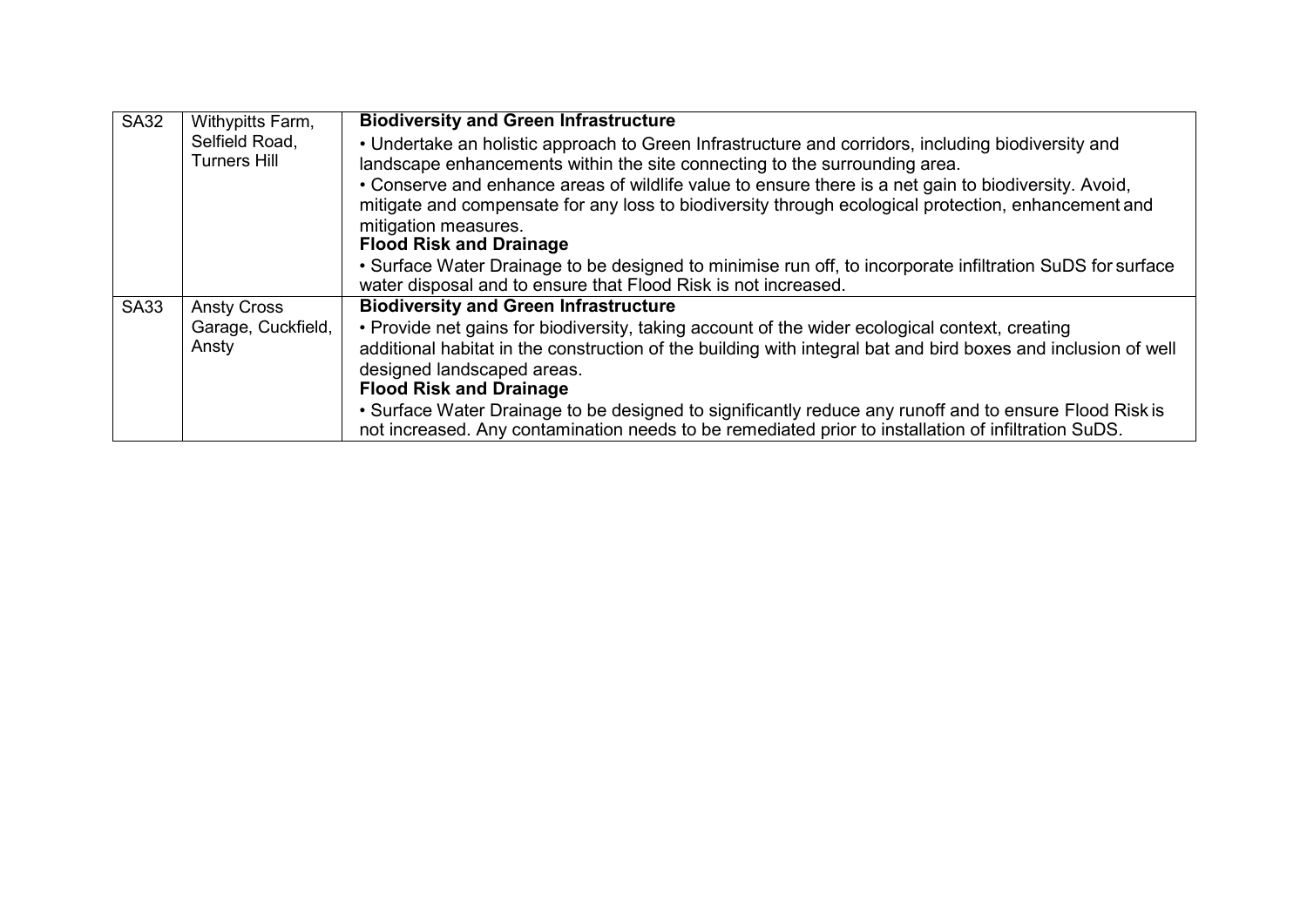### **Appendix 2: Advice received from the Environment Agency during the Regulation 18 Consultation of the Sits DPD.**

Mid Sussex District Council Oaklands Road Haywards Heath West Sussex RH16 1SS

**Our ref:** SX/2006/000041/OT-04/SB1-L01 **Your ref:**

**Date:** 20 November 2019

Dear Sir/Madam

## **Mid Sussex District Council Site Allocations Development Plan Document Regulation 18 Consultation Draft**

Thank you for consulting us on the above document. We have reviewed the sites that you have included in your draft Plan and wish to make the following comments.

Where sites include areas of Flood Zone 2 and 3 our comments are based on the principle that the Sequential Test has been applied in accordance with the National Planning Policy Framework.

### **Employment Site Allocations**

As a general point the employment site allocations do not provide such comprehensive site specific requirements as detailed for the housing site allocations. We would recommend where specific issues need to be addressed on individual sites these should be identified up front.

### *Policy SA2 – Burnside Centre, Victoria Road, Burgess Hill*

The Pook Bourne Stream, a main river, is located along the southern part of the site. Any redevelopment of the site will need to ensure that flood risk, including an allowance for climate change, is fully considered through a Flood Risk Assessment. No built development should be incorporated within 8 metres of the main river. Opportunities for providing enhancements to the river corridor could also be incorporated and any use of the site should ensure suitable pollution prevention measures are incorporated into their design.

### *Policy SA9 – Science and Technology Park*

We are pleased to see inclusion of flood risk and drainage in the site specific requirements and that the area to the north of the site in Flood Zone 2 and 3 will be undeveloped. We would recommend that a suitable buffer to allow for climate change is included. We also support the approach to ensure that green infrastructure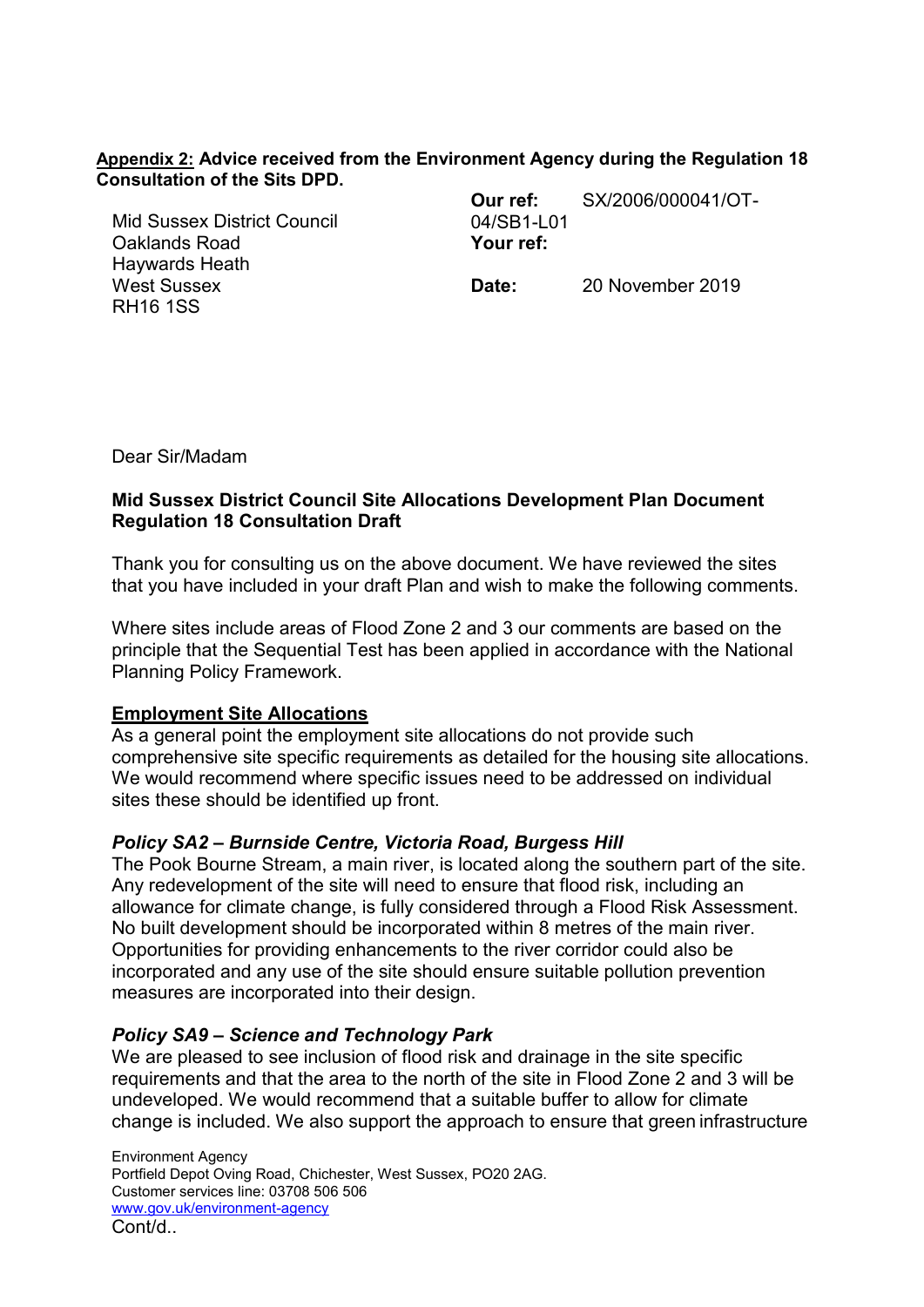and biodiversity requirements will be integrated with proposals for managing surface water. Opportunities for reducing flood risk and increasing resilience to the impacts of climate change should be considered through a Flood Risk Assessment.

# **Housing Site Allocations**

We support the inclusion of site specific requirements in relation to biodiversity and green infrastructure for each site allocation with the requirement for biodiversity net gain. We are also pleased to see reference to the hierarchy of avoid, mitigate, compensate for any biodiversity loss. These are in line with the NPPF paragraphs 174 and 175.

We also note that for a number of sites there are specific requirements for addressing surface water flood risk. We support this detail, however, for clarity where a site specific Flood Risk Assessment is required on this basis the Environment Agency would not provide comment. We would look to West Sussex County Council as Lead Local Flood Authority alongside your own drainage engineer to assess the content.

The following sets out comments on sites where there are issues within our remit to be considered.

## *Policy SA19 – Land South of Crawley Down, East Grinstead*

The southern part of the site is located within Flood Zones 2 and 3 associated with Felbridge Water. We are pleased to see that no built development will be located in the flood zones through the application of the sequential approach and that consideration of appropriate climate change allowances will be made through requirements for future modelling as part of a Flood Risk Assessment for the site.

## *Policy SA20 – Land South and West of Imberhorne Upper School, East Grinstead*

We support the requirements in relation to flood risk management and in particular the reference to natural flood risk management techniques being integrated into the layout and design of the development.

Whilst the site specific requirements recognise the potential for contaminated land there is no reference to the historic landfill site located on the site. This is to the south east of the site located around Imberhorne Farm. Full consideration of this will be required and may impact on site layout.

# *Policy SA24 – Land North of Shepherds Walk, Hassocks*

We are pleased to see detailed site specific requirements in relation to flood risk associated with this site. We support that no housing development will be located within the flood zones, in line with the sequential approach, however note that the access will cross the Herring Stream. This site has been subject to a recent planning application, reference DM/18/2342, whereby we were satisfied with the proposals with the inclusion of appropriate planning conditions to manage flood risk.

# *Policy SA26 – Land South of Hammerwood Road, Ashurst Wood*

We are pleased to see requirements to ensure potential contamination on the site are fully considered. This is important as the site is located on a secondary aquifer.

# *Policy SA28 – Land South of the Old Policy House, Horsted Keynes*

As drafted the policy states that the site is located in Source Protection Zone 1. This is inaccurate as the site and should be amended to read Source Protection Zone 3.

Cont/d.. 2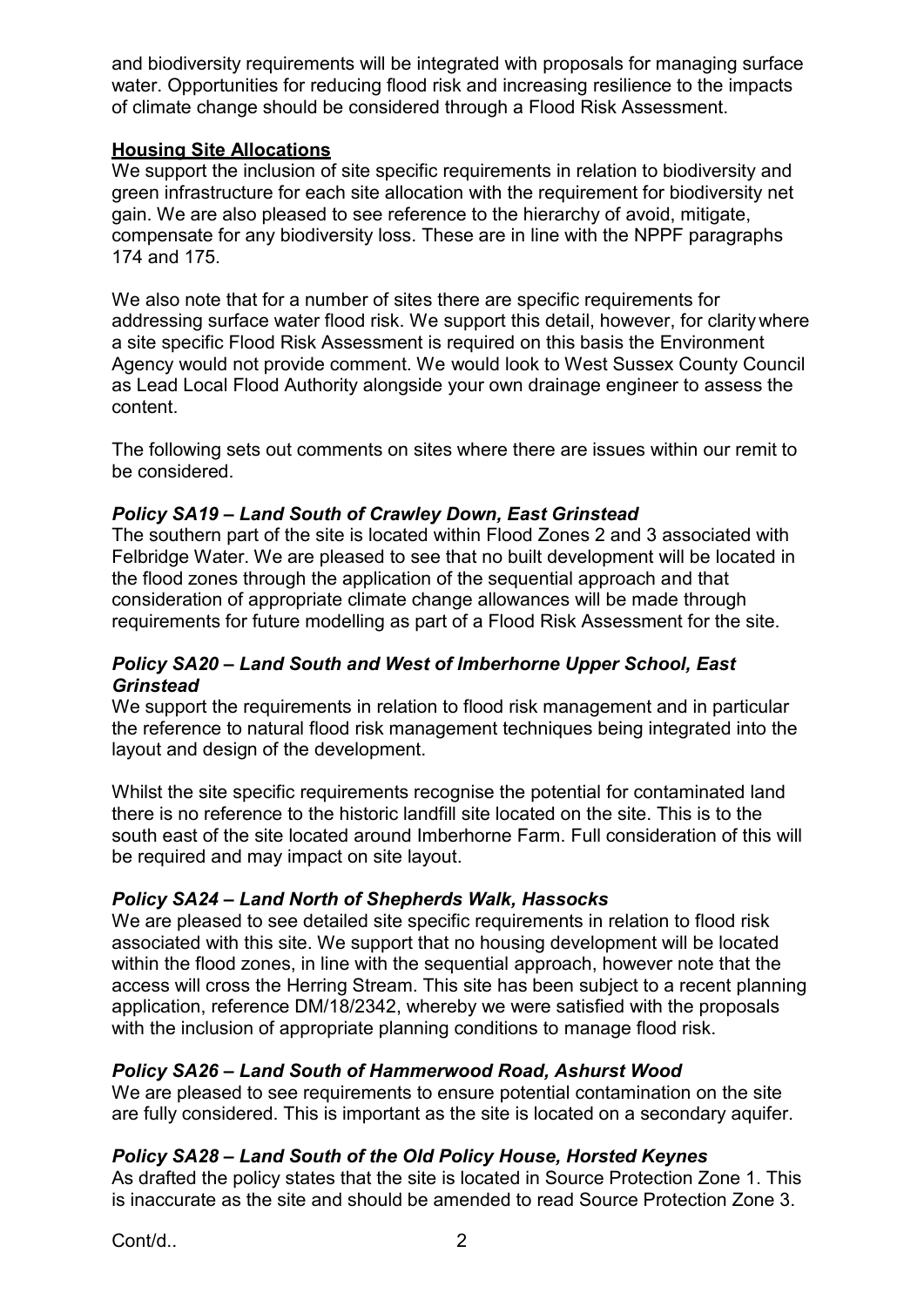Source Protection Zone 3 is identified as the area around a water supply source within which all the groundwater ends up at the abstraction point. Source Protection Zone 1 is a more sensitive designation and is a zone around a water supply source where a pollutant could reach that source within a 50 day travel time.

Despite this clarification we support the requirement for the development to ensure that groundwater resources are protected.

## *Policy SA33 – Ansty Cross Garage, Ansty*

Due to the current sites use as a commercial petrol filling station full consideration of potential contamination needs to be made prior to redevelopment. The site is located on a secondary aquifer and any investigation and subsequent remediation should consider fully the risk to groundwater. As drafted the site specific requirements could be strengthened to demonstrate this.

I trust that the above comments are helpful in further developing the Site Allocations Development Plan Document. If there is any further clarification that you would like in relation to any of these please do not hesitate to contact me.

Yours faithfully

**Hannah Hyland Planning Specialist**

Direct dial 0203 0257088 Direct e-mail [hannah.hyland@environment-agency.gov.uk](mailto:hannah.hyland@environment-agency.gov.uk)